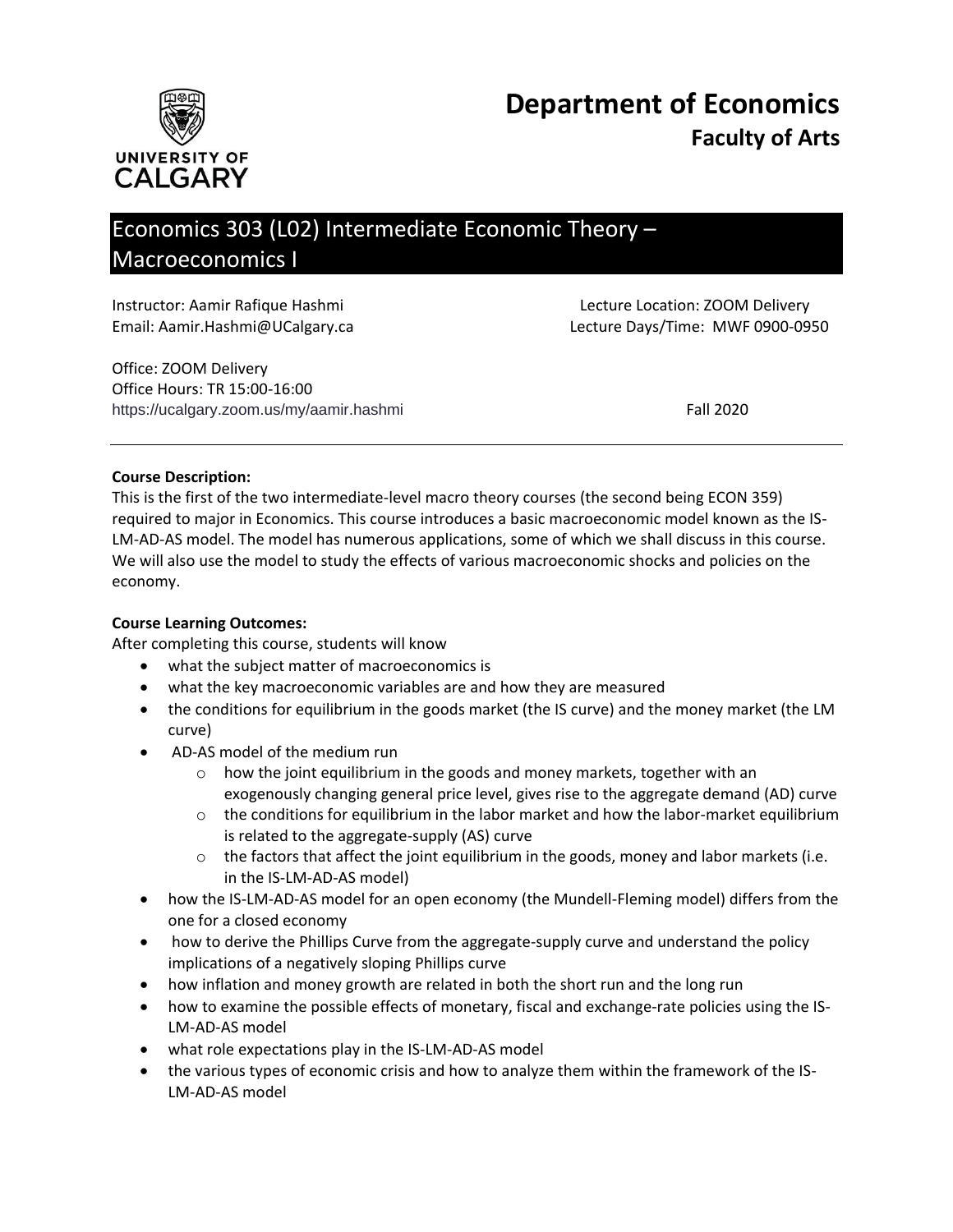## **Course Outline:**

- 1. The Goods Market (chapter 3)
- 2. Financial Markets (chapter 4)
- 3. Goods and Financial Markets: The IS-LM Model (chapter 5)
- 4. Openness in Goods and Financial Markets (chapter 6)
- 5. The Goods Market in an Open Economy (chapter 7)
- 6. Open-Economy IS-LM Model (chapter 8 and instructor's notes)
- 7. The Labor Market (chapter 9)
- 8. The Basic AD-AS Model (chapter 10)
- 9. The AD-AS Model: Liquidity Trap and Supply Shocks (chapter 11)
- 10. The Phillips Curve (chapter 12)
- 11. Inflation, Economic Growth and Money Growth (chapter 13)

#### **Prerequisites/corequisites:**

*Economics 201 and 203; and 3 units from Mathematics 249, 265 or 275.*

## **Required Textbook(s):**

None

**Recommended Textbook(s):** Blanchard, Olivier and David Johnson. 2015. Macroeconomics, fifth Canadian edition. Toronto: Pearson Canada Inc.

## **Additional Required Readings:**

These readings will be provided by the instructor on D2L.

- 1. Spilimbergo, Antonio, Steve Symansky and Martin Schindler. 2009. "Fiscal Multipliers." IMF Staff Position Note, SPN/09/11. Washington D.C., USA: The International Monetary Fund.
- 2. Bank of Canada. 2011. "Canada's Money Supply." Bank of Canada Backgrounder.
- 3. Romer, David. 2000. "Keynesian Macroeconomics without the LM Curve." Journal of Economic Perspectives, 14:2, pp. 149--169.
- 4. Bank of Canada. 2012. "The Exchange Rate." Bank of Canada Backgrounder.
- 5. Wikipedia (2019). "Dutch Disease."
- 6. Powell, James. 2005. "A History of the Canadian Dollar." Bank of Canada, pp. 66-70.
- 7. Patterson, Martha, Myriam Hazel and Dylan Saunders. 2019. "Annual Review of the Labour Market." Labour Statistics: Research Papers, Catalogue No. 75-004-M-2019002, Statistics Canada.
- 8. Wikipedia. 2019. "Misery Index (Economics)."
- 9. The Economist. 2019. "Economic and Financial Indicators." April 13th, p. 84.
- 10. Blinder, Alan S. 2018. "Is the Phillips Curve Dead? And Other Questions for the Fed." Wall Street Journal, Eastern Edition, New York, N.Y., 4 May 2018, A.15.
- 11. Wall Street Journal. 2018. "Was the Phillips Curve Ever a Reliable Tool?" Wall Street Journal, Eastern Edition, Letters to the Editor, New York, N.Y., 10 May 2018, A.16.
- 12. Foy, Morgan. 2019. "Is the Phillips Curve Still a Useful Guide for Policymakers?" The NBER Digest (September), National Bureau of Economic Research, p. 4.

#### **Online Delivery:**

This course will be delivered online. Students are expected to be able to participate online in accordance with this Course Outline. Lectures, assignments, office hours, exams, readings and other course material, etc. all require online access and this access is the responsibility of the student.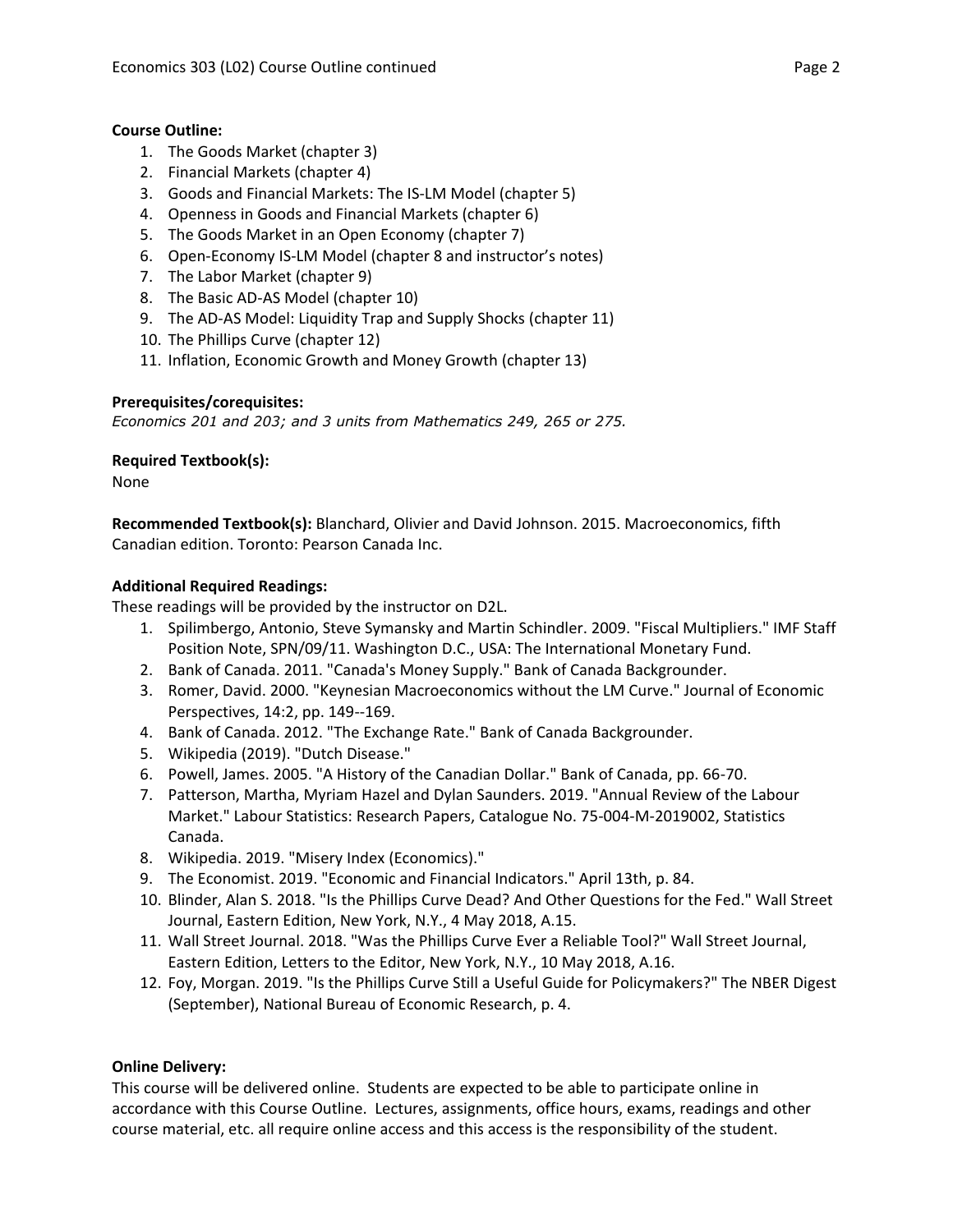In order to remotely participate in online courses, students will need to have: computer with a current and updated operating system (macOS or Windows will work with all university-supported online learning technologies), a current and updated web browser installed – the latest versions of Firefox, Safari, Chrome or Edge will help to avoid compatibility issues, secure and reliable internet, microphone / headphones, webcam (optional), scanner (or camera to scan your work

# **Desire2Learn:**

This course will make use of the Desire2Learn (D2L) platform. Students who are registered in the course can log on a[t http://d2l.ucalgary.ca](http://d2l.ucalgary.ca/) through their student centre. Please note that D2L features a class e-mail list that may be used to distribute course-related information. These e-mails go to your University of Calgary e-mail addresses only.

## **Lectures:**

Lectures will be delivered online at the Registrar scheduled times and delivered using ZOOM. The lectures will be recorded and subsequently posted to D2L.

## **Tutorials:**

Students are expected to attend "virtually" the tutorial sections to which they have been assigned. Tutorials will be offered online, typically using ZOOM, but can involve moderated discussion boards and curated delivery of alternative online resources. During the tutorials, the TA will discuss pre-assigned questions and additional material relevant to the course that is not covered in lectures.

## **Grade Determination and Final Examination Details:**

|                     | 100% |
|---------------------|------|
| FINAL EXAMINATION   | 50%  |
| SECOND MIDTERM EXAM | 25%  |
| FIRST MIDTERM EXAM  | 25%  |

The official grading system will be used. See [http://www.ucalgary.ca/pubs/calendar/current/f-1-1.html.](http://www.ucalgary.ca/pubs/calendar/current/f-1-1.html)

A passing grade on any component of the course is not required for a student to pass the course.

If a student's letter grade on the final exam exceeds their midterm(s) letter grade, the weight of the midterm(s) may be transferred to the final exam at the discretion of the instructor. The student must have written the midterm(s) or provided supporting documentation for the absence(s) such as a medical note or statutory declaration.

As per the Writing Across the Curriculum Statement in the Calendar, writing and grading thereof will be a factor in the evaluation of student work. [See https://www.ucalgary.ca/pubs/calendar/current/e-](https://www.ucalgary.ca/pubs/calendar/current/e-2.html)[2.html.](https://www.ucalgary.ca/pubs/calendar/current/e-2.html)

Both midterm exams will be take-home exams designed and intended to be completed in 50 minutes. The exams will be CLOSED book. The exams will be available on D2L. Student will download the exam from D2L, complete the exam, scan it, and submit using Dropbox in D2L. Student will have 50% extra time to complete the exam, at a time of your choosing, within a 24-hour period determined by the instructor.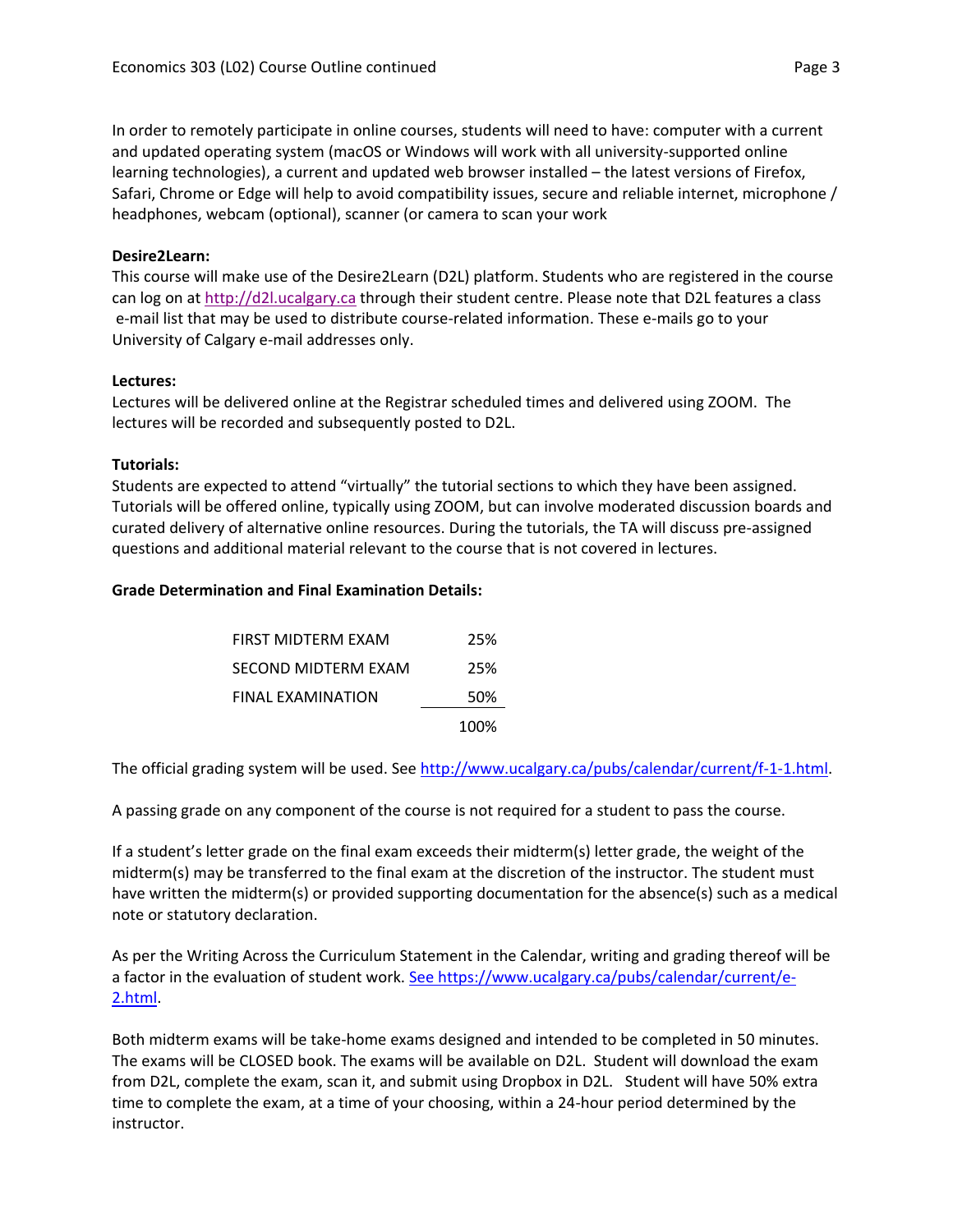The final examination will be take-home, comprehensive, and scheduled by the Registrar. Students will download the exam from D2L, complete the exam, scan it, and submit using Dropbox in D2L. Student will have 50% more time to complete the exam, at a time of their choosing, within the 24-hour period that begins 24 hours before the end date of the Registrar's scheduled final exam for this course. The exam is designed and intended to be completed in two hours. The exam will be CLOSED book.

If a student cannot write their final exam on the date assigned by the Registrar's Office, they need to apply for a deferred exam [https://www.ucalgary.ca/pubs/calendar/current/g-6.html.](https://www.ucalgary.ca/pubs/calendar/current/g-6.html) Under no circumstance will this be accommodated by the Department.

Tests and exams WILL NOT involve multiple choice or fill-in-blank questions.

THERE WILL BE NO MAKEUP OR DEFERRED QUIZZES/TESTS/EXAMS under any circumstances, nor may the quizzes/tests/exams be written early. Students unable to write the quizzes/tests/exams because of documented illness, family emergency, religious observance, or university-sanctioned event will have the weight shifted to the final examination; otherwise a grade of zero will be assigned.

## **Reappraisal of Grades and Intellectual Honesty:**

*For Reappraisal of Graded Term Work, see Calendar I.2* <http://www.ucalgary.ca/pubs/calendar/current/i-2.html>

*For Reappraisal of Final Grade, see Calendar I.3* <http://www.ucalgary.ca/pubs/calendar/current/i-3.html>

# **ACADEMIC MISCONDUCT**

Academic Misconduct refers to student behavior that compromises proper assessment of students' academic activities and includes: cheating; fabrication; falsification; plagiarism; unauthorized assistance; failure to comply with an instructor's expectations regarding conduct required of students completing academic assessments in their courses; and failure to comply with exam regulations applied by the Registrar.

Student committing academic misconduct during the final exam will not receive a passing grade on the course.

For information on the Student Academic Misconduct Policy and Procedure please visit: <https://ucalgary.ca/policies/files/policies/student-academic-misconduct-policy.pdf> <https://ucalgary.ca/policies/files/policies/student-academic-misconduct-procedure.pdf>

Additional information is available on the Academic Integrity Website at [https://ucalgary.ca/student](https://ucalgary.ca/student-services/student-success/learning/academic-integrity)[services/student-success/learning/academic-integrity.](https://ucalgary.ca/student-services/student-success/learning/academic-integrity)

# **Academic Accommodations:**

Students seeking an accommodation based on disability or medical concerns should contact Student Accessibility Services; SAS will process the request and issue letters of accommodation to instructors. Students who require an accommodation in relation to their coursework based on a protected ground other than disability should communicate this need in writing to their Instructor. The full policy on Student Accommodations is available at [http://www.ucalgary.ca/policies/files/policies/student](http://www.ucalgary.ca/policies/files/policies/student-accommodation-policy.pdf)[accommodation-policy.pdf.](http://www.ucalgary.ca/policies/files/policies/student-accommodation-policy.pdf)

**Freedom of Information and Protection of Privacy (FOIP) Act:**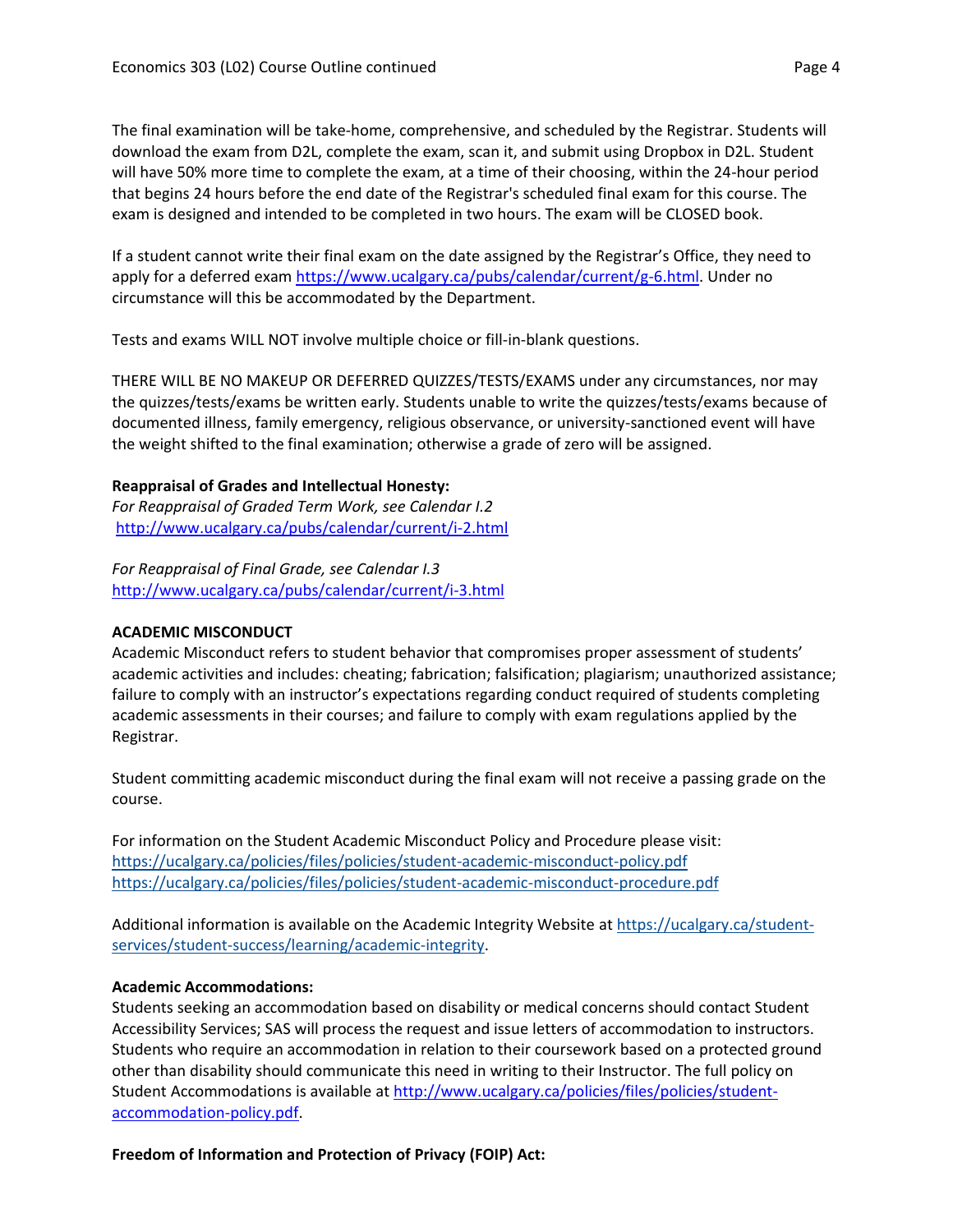Personal information is collected in accordance with FOIP. Assignments can only be returned to the student and will be accessible only to authorized faculty and staff. For more information, see <http://www.ucalgary.ca/legalservices/files/legalservices/faq-students.pdf> and [http://www.ucalgary.ca/legalservices/files/legalservices/faq-faculty\\_0.pdf.](http://www.ucalgary.ca/legalservices/files/legalservices/faq-faculty_0.pdf)

#### **Recording of Lectures:**

Recording of lectures is prohibited, except for audio recordings authorized as an accommodation by SAS or an audio recording for individual private study and only with the written permission of the instructor. Any unauthorized electronic or mechanical recording of lectures, their transcription, copying, or distribution, constitutes academic misconduct. See [https://www.ucalgary.ca/pubs/calendar/current/e-](https://www.ucalgary.ca/pubs/calendar/current/e-6.html)[6.html.](https://www.ucalgary.ca/pubs/calendar/current/e-6.html)

# **Copyright Legislation:**

See the University of Calgary policy on Acceptable Use of Material Protected by Copyright at [www.ucalgary.ca/policies/files/policies/acceptable-use-of-material-protected-by-copyright.pdf.](http://www.ucalgary.ca/policies/files/policies/acceptable-use-of-material-protected-by-copyright.pdf) Students who use material protected by copyright in violation of this policy may be disciplined under the Non-Academic Misconduct Policy.

#### **Important Dates:**

Please check:<http://www.ucalgary.ca/pubs/calendar/current/academic-schedule.html>

## **Student Organizations:**

Faculty of Arts Students' Association (F.A.S.A.): Economics Department Representative Office: SS 803, E-mail: [econrep@fasaucalgary.ca](mailto:econrep@fasaucalgary.ca) and Web: [www.fasaucalgary.ca.](http://www.fasaucalgary.ca/)

#### Society of Undergraduates in Economics: [https://www.ucalgarysue.com/.](https://www.ucalgarysue.com/)

Society of Undergraduates in Economics is a student run organization whose main purpose is to assist undergraduate economics students to succeed both academically and socially at the University of Calgary. Services include access to the exam bank, career events such as Industry Night and information sessions, mentorship programs, and social events for members. They invite you to join by contacting SUE at societyofundergradsineconomics@gmail.com.

#### **Faculty of Arts Program Advising and Student Information Resources:**

- Have a question, but not sure where to start? The Arts Students' Centre is your information resource for everything in Arts! Drop in at SS102, call them at 403-220-3580, or email them at [artsads@ucalgary.ca.](mailto:artsads@ucalgary.ca) You can also visit the Faculty of Arts website at [http://arts.ucalgary.ca/undergraduate,](http://arts.ucalgary.ca/undergraduate) which has detailed information on common academic concerns, including program planning and advice.
- For registration (add/drop/swap), paying fees and assistance with your Student Centre, contact Enrolment Services at 403-210-ROCK [7625] or visit them in the MacKimmie Library Block.

# **Student Support and Resources:**

- See<https://www.ucalgary.ca/registrar/registration/course-outlines> for information on campus mental health resources, the Student Ombuds' Office, Student Success Centre, Safewalk, and Emergency Evacuation and Assembly.
- Online writing resources are available at [https://ucalgary.ca/student-services/student](https://ucalgary.ca/student-services/student-success/writing-support)[success/writing-support.](https://ucalgary.ca/student-services/student-success/writing-support)